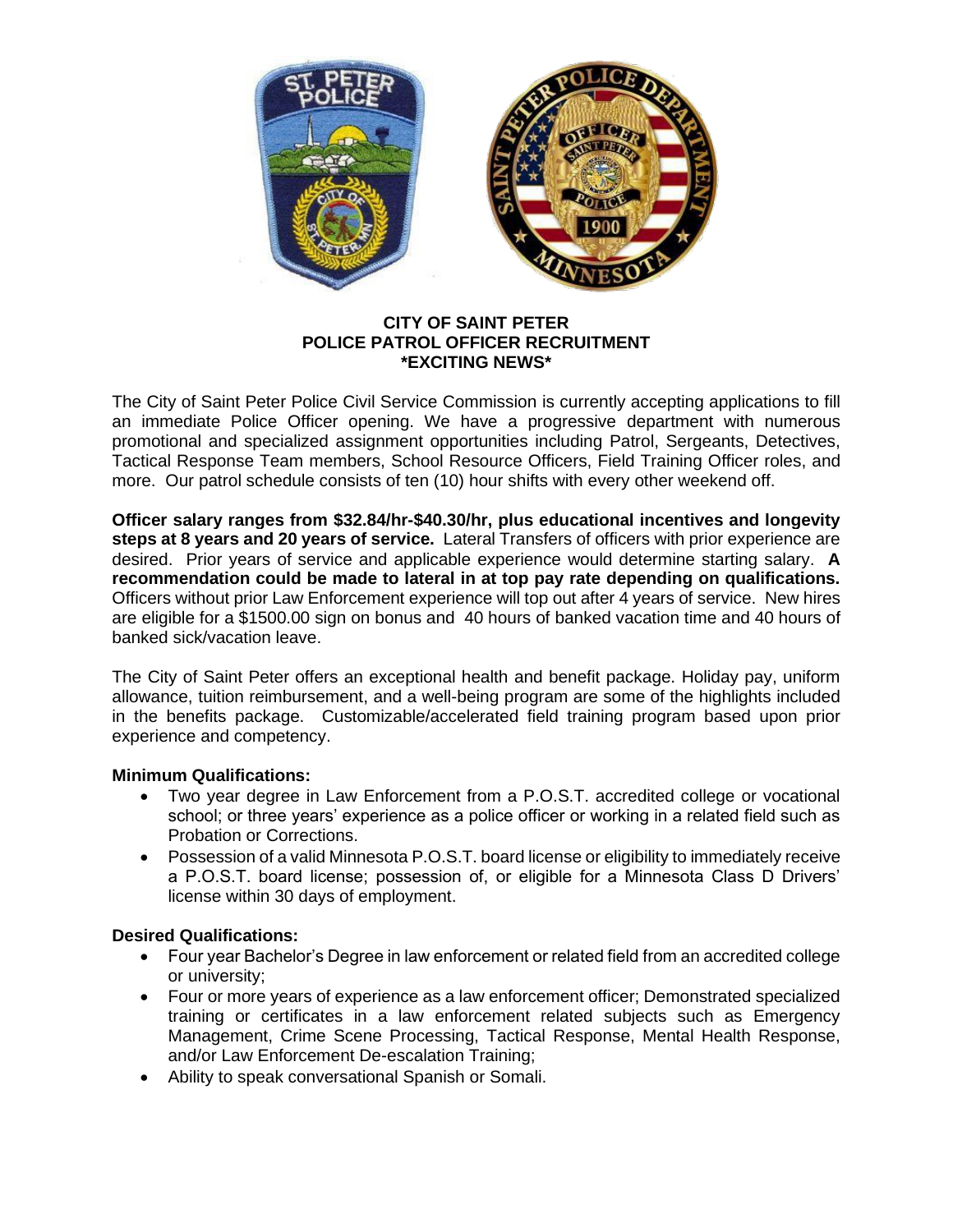Applicants are required to complete a City of Saint Peter employment application form which is available by contacting Chief of Police Matt Grochow by calling (507)931-1550, or from the City of Saint Peter website at [https://www.saintpetermn.gov/365/Employment.](https://www.saintpetermn.gov/365/Employment) Applications must include a **cover letter and résumé**, and be received by the Saint Peter Police Civil Service Commission, c/o Saint Peter Police Department, 207 South Front Street, Saint Peter, MN 56082, (507)931-1550 and will be accepted on a continuing basis until the patrol officer position is filled. Qualified applicants will be contacted within three (3) business days to schedule an interview.

This process may also include the establishment of an eligibility list from this posting for future openings that occur within 12 months from the posting date. AA/EOE.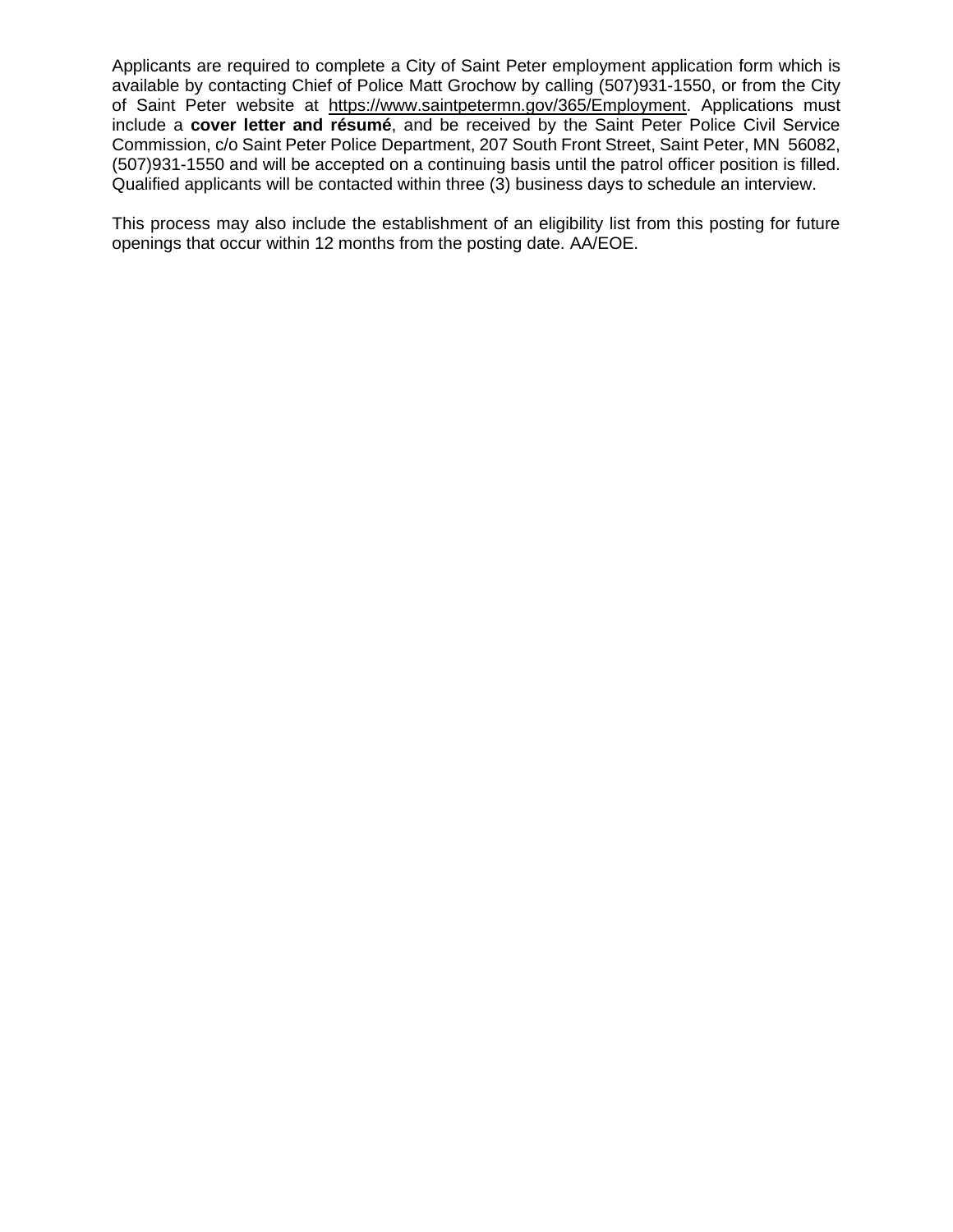### **POSITION DESCRIPTION**

**POSITION TITLE:** PATROL OFFICER

**DEPARTMENT:** POLICE DEPARTMENT

**SUPERVISOR:** PATROL SERGEANT

#### **OVERVIEW OF POSITION:**

Under supervision of the Patrol Sergeant, the Patrol Officer performs a wide range of general law enforcement duties. The Patrol Officer is responsible for the maintenance of order, the enforcement of laws and ordinances, the protection of life and property, and the prevention, detection, and investigation of criminal acts within the city of Saint Peter. The Patrol Officer enforces court orders and court directives and assures the preservation of the constitutional and civil rights of all persons.

#### **ESSENTIAL JOB FUNCTIONS:**

- Maintains a clear understanding and knowledge of law enforcement and departmental practices. procedures, policies and skills and independently applies this understanding, knowledge and skill to daily patrol and investigative activities.
- Actively patrols all areas of the city to prevent criminal activity, to detect and deter or apprehend individuals who threaten public safety, peace or tranquility of the community and detect, deter or apprehend individuals who threaten or carry out criminal acts.
- Using the Community Oriented Policing philosophy, works with community members to identify and resolution public safety issues, problems and concerns.
- Actively patrols streets, highways and other public roadways within the community to prevent traffic violations and to detect and apprehend traffic violators. Monitors traffic for the purpose of preventing traffic problems and maintain traffic safety. Pro-actively enforces all traffic laws through routine and consistent patrol.
- Assists as needed at public safety events, including rapidly developing emergency situations making the Patrol Officer assume temporary leadership roles such as incident commander until relieved by a supervising officer.
- Responds to the needs of the mentally ill and chemically dependent and initiates actions and activities which assures the protection and safety of those individuals.
- Enforces state, federal and local laws and ordinances through receiving citizen complaints. Engages in proactive crime prevention through intelligence gathering.
- $\overline{a}$ Investigates all crime reports or suspicious activity in a timely manner, which are identified by the officer or reported by citizens to police in a manner that will allow for effective case completion. Protects individuals at the crime scene, protects the crime scene and evidence, collects evidence, gathers and documents information from the crime scene, victims, witnesses, suspects and complainants. Identifies victims, witnesses and suspects of crime and gathers and documents information and statements. Identifies, locates and questions criminal suspects.
- Follows up on leads and information relating to criminal activity and crime with the purpose of resolving the crime and detecting and apprehending the criminal suspect. Maintains required documentation of criminal investigation and investigative activities.
- Investigates accidents involving all vehicular and pedestrian accidents. Conducts complete  $\overline{a}$

Pay Equity Points = 244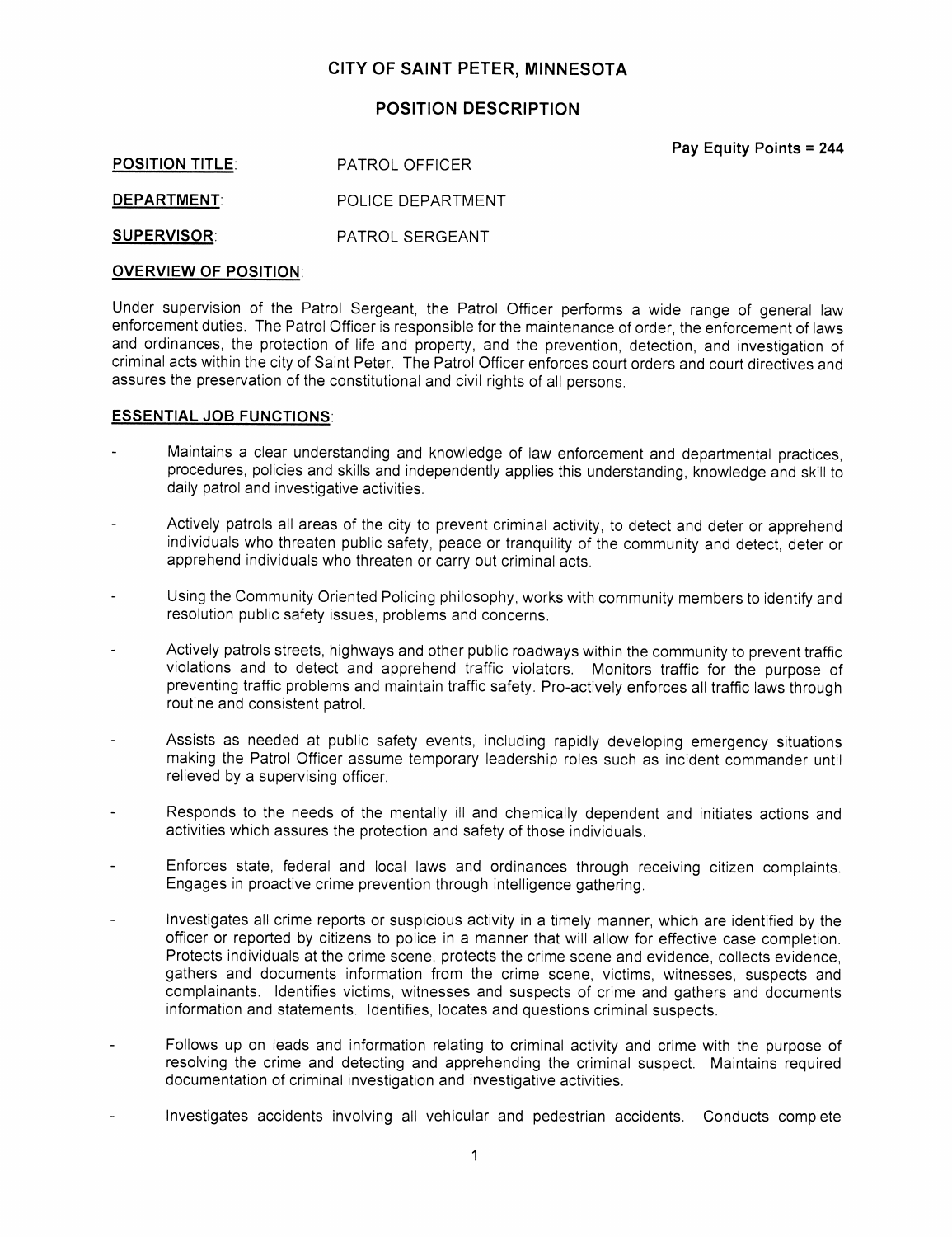### **POSITION DESCRIPTION**

accident scene and follow up investigation and gathers and documents all actions, activities, information and evidence.

- In a timely manner, completely and correctly prepares all documents, reports, statements and other written material as required or necessary.
- Prepares for and testifies in civil and criminal court as required or necessary to carry out the responsibilities, tasks and functions of a Patrol Officer.
- Responds to serious and life threatening medical emergencies and renders medical aid as appropriate.
- Responds to fire calls and directs traffic, assists with crowd control and scene security and renders assistance as requested and appropriate.
- Watches for severe weather and initiates the public warning system as necessary. Acts as the Incident Command under the Saint Peter Emergency Response Plan per the appropriate chain of command. Assures the coordination and response of all emergency services when necessary and appropriate.
- Provides escorts as necessary to protect life and property.
- Provides for the control of all domestic and wild animals found within the community and enforces all animal laws including laws pertaining to the care and treatment of animals.
- Maintains a positive and consistent communication with the public and educates the public on law enforcement issues and concerns, crime prevention, public safety, traffic safety and other public safety and law enforcement related matters. Interprets local, state, and federal laws when appropriate.
- Responds to information inquiries of the Police Department and attempts to answer the inquiries  $\overline{a}$ or to direct the individual to outside assistance. Refers public to the appropriate person or agency as needed, including, but not limited to all family and victim support services.
- Conducts training and educational services for youth on safety issues including, but not limited to firearm safety, snowmobile safety, ATV safety, moped safety, and substance abuse, etc.
- Maintains police equipment and supplies and inspects and inventories equipment and supplies to assure the availability and working condition of said equipment and supplies and, when necessary and appropriate, replenishes supplies or reports depleted supply or needed repair or replacement.
- Maintains a cooperative relationship with other law enforcement agencies, city officials and city  $\overline{a}$ departments and other agencies and organizations. Provides support and assistance to all other city departments.
- Perform essential safety functions including CPR, rescue operations, fire extinguisher and first aid, drive an automobile safely under extreme traffic and weather conditions, and use protective and safety equipment.
- Carries out or assists with all assignments, programs and projects initiated or implemented by the department.
- All additional duties as assigned or apparent.

#### **ESSENTIAL PHYSICAL REQUIREMENTS:**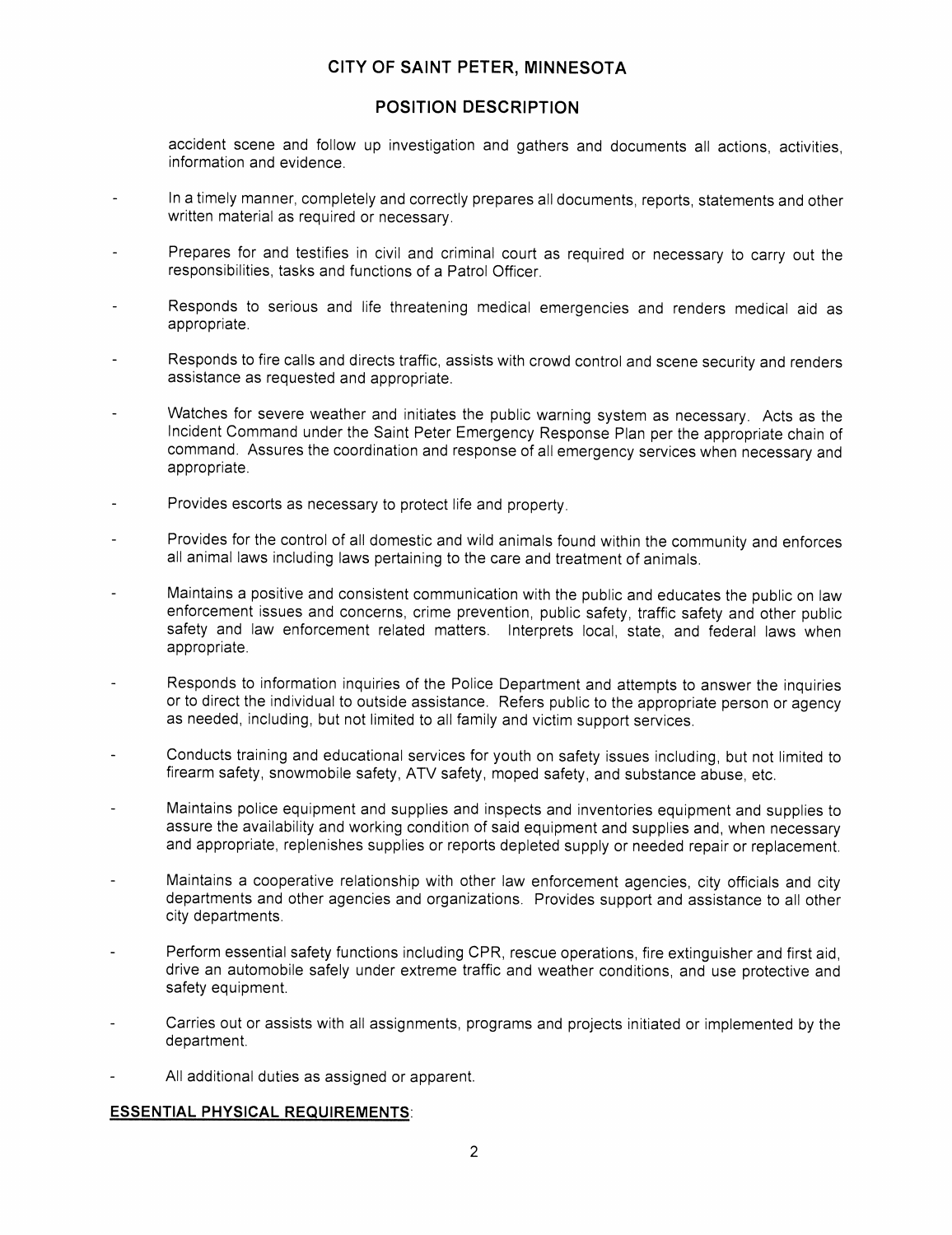### **POSITION DESCRIPTION**

The Patrol Officer is required to be capable of performing the following physical functions or a combination thereof for any given work day.

Continuously is over 2/3 of a work day Frequently is 1/3 to 2/3 of a work day Occasionally is less than 1/3 of a workday Workday - a normal workday is ten (10) hours with a break for a meal. A normal workweek is four (4) days with two consecutive days off. During emergencies, workdays may extend to 16 hours or more and a workweek to seven days.

Actions: Speak and understand English, read and write English; Hearing: Normal or corrected to normal; Eyesight: 20/20 or corrected to 20/20 with normal color vision; in an ten hour day, sit for 10 hours and/or stand for 10 hours and/or walk for 10 hours; continuously bend/stoop, crouch, kneel, balance, push/pull; occasionally squat, crawl, climb, reach above shoulder level; use both feet for repetitive movements; use hands for grasping and fine manipulating; run one block (300') in 20 seconds and 1/2 mile in four minutes; body weight in proportion to height; complete drug test screening; complete standardized department physical agility tests; to shoot/use handguns, rifles, and shotguns to department standards; walk for extended periods of time; ability to manually direct traffic; talk and listen using a standard telephone; ability to speak loudly and clearly; ability to drive an automobile or truck; ability to ride a bicycle; ability to defend against aggressive/combative individuals.

Strength: Occasionally carry seventy-five to one hundred pounds and lift seventy-five to one hundred pounds and carry twenty pounds for extended periods of time.

Stamina: Frequently endure exposure to changes in temperature from less than zero degrees to thirty seven degrees centigrade (32 degrees Fahrenheit to 99 degrees Fahrenheit) for extended periods of time and occasionally to endure temperatures higher or lower.

#### **ESSENTIAL PSYCHOLOGICAL, SITUATIONAL, INTERPERSONAL AND FUNCTIONAL FACTORS:**

Ability to: make decisions and to carry all job functions while in life threatening and extreme stressful and/or traumatic situations involving death and extreme trauma to the human body; communicate and function while undertaking multiple tasks; assume command and control of multiple agencies and organizations in emergency situations; communicate and maintain control when confronted with very demanding and difficult individuals or groups of individuals; overcome fear of harm or death; delegate responsibility; communicate clearly and effectively, both orally and in writing; secure the respect and confidence of departmental personnel and the public; cooperate with a wide range of individuals and organizations; be tactful and diplomatic; maintain confidentiality; effectively communicate with difficult/emotional/distraught individuals; and resolve conflict.

#### **MINIMUM QUALIFICATIONS:**

- Two year degree in Law Enforcement from P.O.S.T. accredited college or vocational school or three years' full-time experience as a police officer or working in a related field such as probation or corrections.
- Possession of a valid Minnesota P.O.S.T. board license or eligibility to immediately receive a P.O.S.T. board license.
- Possession of, or eligible for a Minnesota Class D Drivers' license within thirty (30) days of employment.